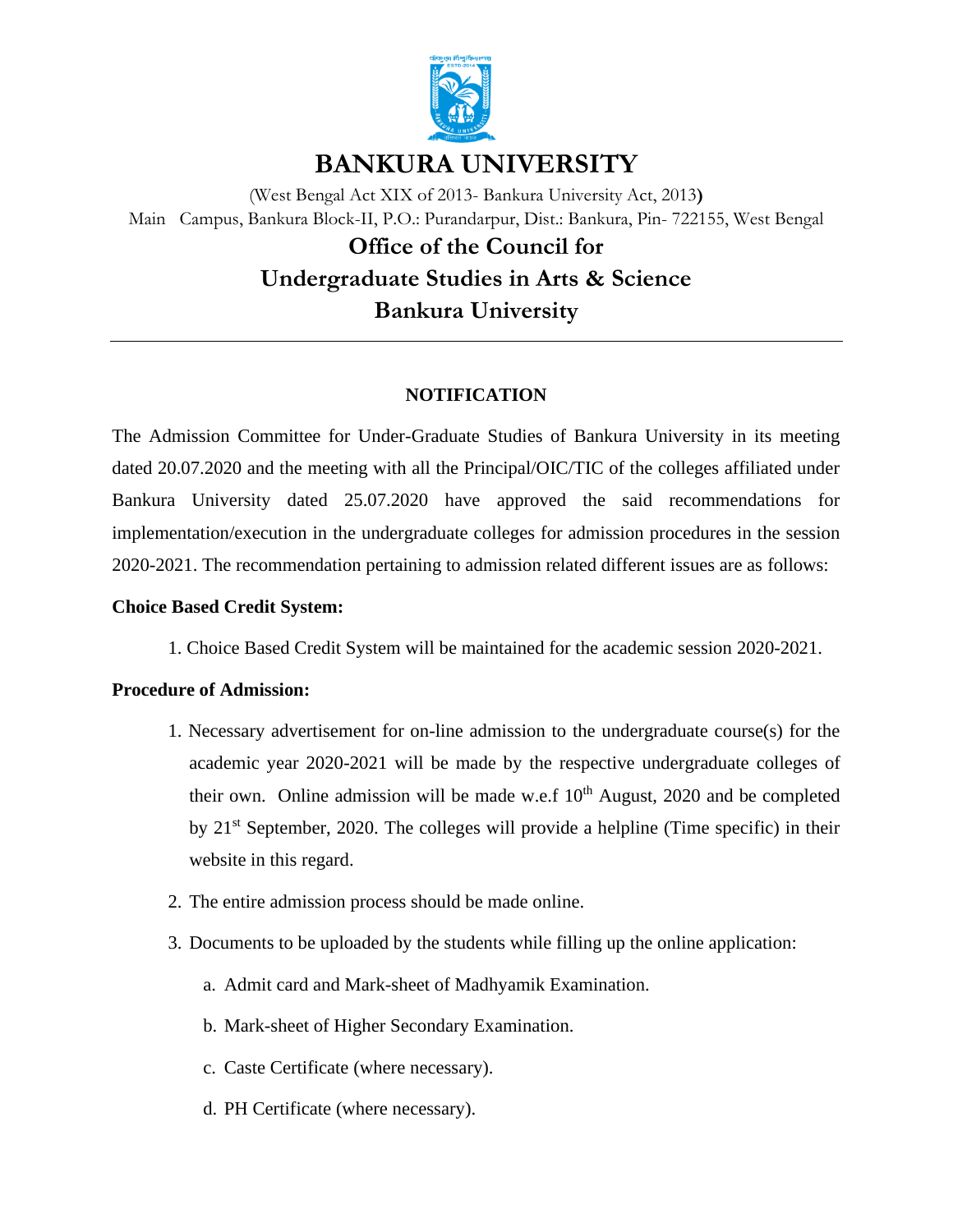4. All orders & notifications issued by the State Government and G.O. N.O. 434- Edn(CS)/10M-95/14 dated 16.07.2020 are applicable in matters of admission and reservation rules.

## **Eligibility:**

**a. Honours Degree Course:** All candidates who have obtained at least 45% marks in 10+2 examination are eligible to apply for the Honours Degree Course.

**b. Programme Course:** All pass candidates are eligible to apply for the General Degree course.

## **N.B.:**

- 1. Only Students who have passed with Mathematics as one of the subjects at the Class XII level are eligible for admission to B.Sc. Honours Course in Economics and Computer Science.
- 2. Only Students who have passed with Chemistry as one of the subjects at the Class XII level are eligible for admission to B.Sc. Honours Course in Microbiology and Nutrition.
- 3. The Candidates who have passed the Vocational Course at 10+2 examination are eligible for admission to B.A. (General)/ B.Com. (Honours & General).
- 4. In case of equal marks in H.S. results, total marks/percentage of marks of immediately preceding examination is to be taken into account for ranking.
- 5. Best five (5) of the H.S. Subjects must be adopted for calculating the total marks and percentage.

## **Reservation of Seats:**

Reservation of seats will be made as per norms of the West Bengal Government-SC (22%), ST (06%), OBC-A (10%), OBC-B (7%), differently abled candidates 3% of each category (GEN/SC/ST/OBC-A/ and OBC-B). For differently-abled candidate minimum disability of at least 40% will be considered.

## **Session Gap:**

For admission to the Under Graduate Course, there should not be a gap of more than 3 years between the year of Higher Secondary Examination and the year of admission to Under Graduate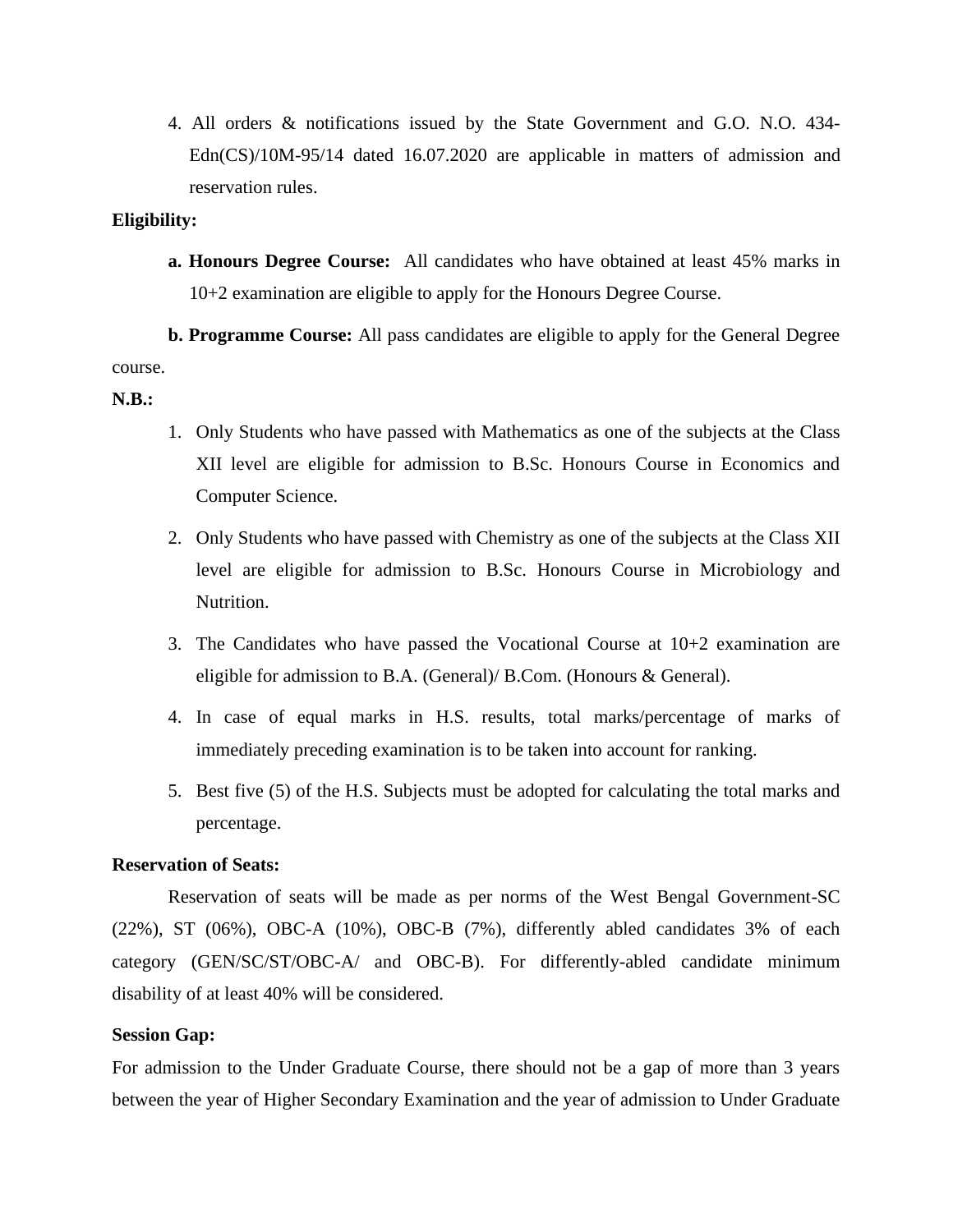Course of study i.e 2018, 2019, and 2020. In respect of calculation of marks, no deduction should be made in case of candidates passing out in previous years.

## **Intake:**

The intake capacity of the subjects will be noticed later on.

#### **Vocational Course:**

Students who have passed Vocational Engineering and Technology (with pass marks in Mathematics) equivalent to 10+2 are eligible for admission to Computer Science and in Pure Science or Arts in the General Course in the First Semester. Those who have passed without Mathematics or without securing pass marks in Mathematics are eligible for admission to Arts in the General Course.

Students who have passed Vocational Agriculture equivalent to 10+2 are eligible for admission to Science or Arts in the General Course.

Students who have passed Vocational Business and Commerce equivalent to 10+2 are eligible for admission to Commerce or Arts and Commerce (Honours).

Students who have passed Vocational Home Science equivalent to 10+2 are eligible for admission to Arts in the General Course.

Students who have passed in the Vocational Course are eligible to First Semester in the subject concerned in the college in 10% seats out of total number of seats on the basis of highest marks scored. In this case, they will have to score higher marks than the lowest marks scored by a candidate from the general board appearing in the list of successful candidates.

#### **For BCA (Hons.) :**

- i) The candidate must be Indian National.
- ii) Candidates must have passed the Higher Secondary Examination of West Bengal Council / I.S.C. Examination / C.B.S.E. Examination / Any other equivalent Examination each under  $(10+2)$  system of studies, as the case may be, with English as one of the combination subjects.
- iii) Passed H.S.  $(10+2)$  with any one the following subjects: